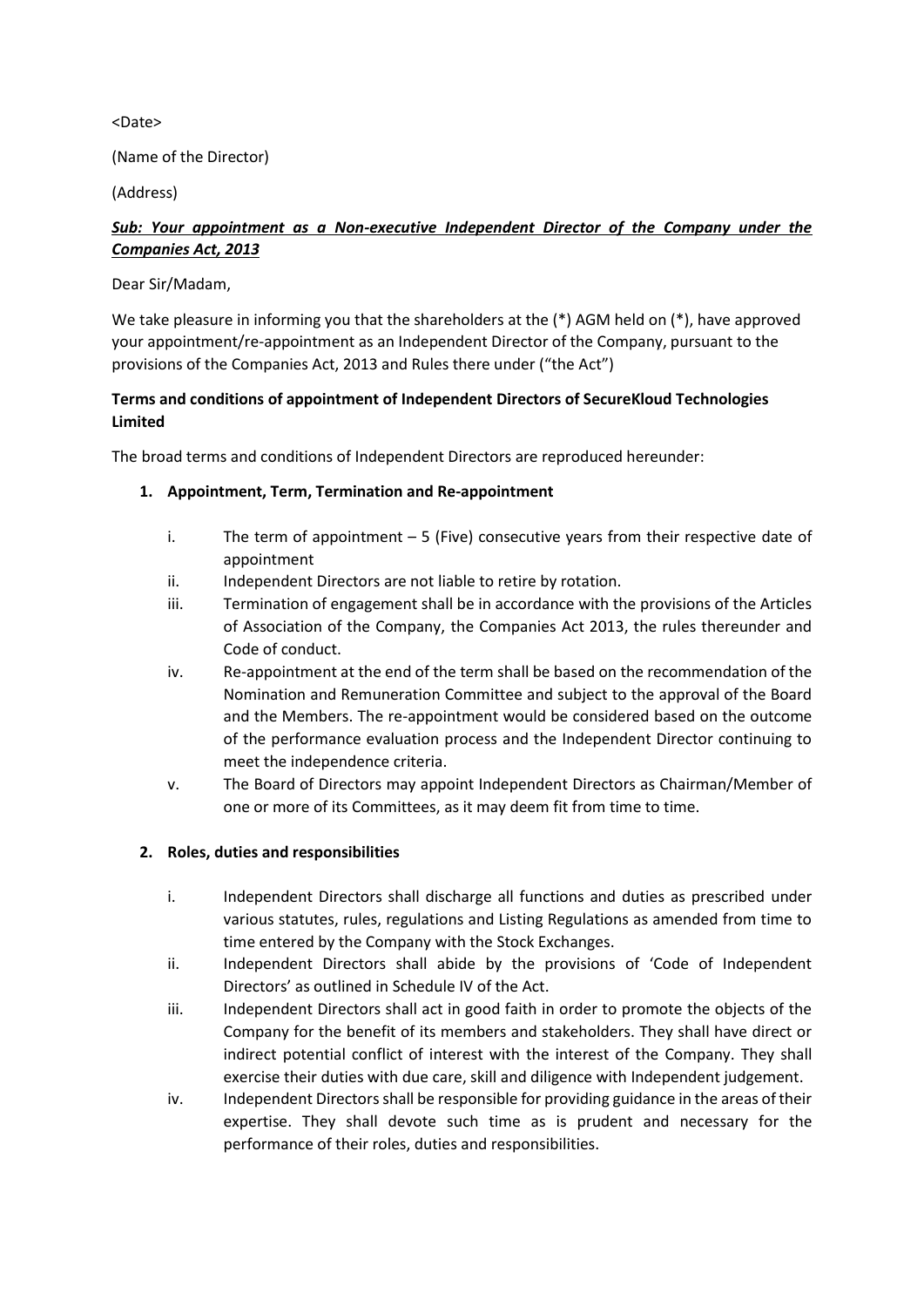v. The performance of Independent Directors and that of the Board shall be evaluated annually.

### **3. Liabilities**

Under the Companies Act, 2013, an Independent director shall be held liable, only in respect of such acts of omission or commission by the company which had occurred with his/ her knowledge attributable through Board processes, and with his/ her consent or connivance or where he /she has not acted diligently.

#### **4. Remuneration and Reimbursement of Expenses**

- i. Independent Director will be paid such remuneration by way of sitting fees for attending meetings of the Board and its Committees as may be decided by the Board from time to time in compliance with applicable law.
- ii. Independent Directors will be entitled to reimbursement of expenses incurred in connection with attending the Board meetings, Committee meetings, general meetings and in relation to the business of the Company towards hotel accommodation, travelling and other out-of-pocket expenses.
- iii. The Company has Directors and Officers liability insurance and it is intended that the Company will assume and maintain such cover for the full term of appointment of Independent director.

## **5. Conflict of Interest**

It is accepted and acknowledged that Independent Director may have business interests other than those of the Company. As a condition precedent to commencement of the appointment, Independent Director is required to declare to the Company any such directorships, appointments and interests to the Board. Thereafter, Independent Director is required to declare to the Company whenever there is any change in the circumstances which may affect their status as an Independent Director.

## **6. Disclosures**

Independent Directors shall make all statutory disclosures/ confirmations to the Company and to various statutory and regulatory authorities, as required under the Companies Act, 2013, Rules thereunder, other applicable laws and regulations as amended from time to time entered by the Company with the Stock Exchanges.

## **7. Resignation**

You may resign from your position at any time and should you wish to do so, you are requested to communicate the same with reasons in writing to the Board.

## **8. Confidentiality**

- i. All information in relation to the Company acquired by Independent Director during the appointment and tenure as an Independent Director is confidential and should not be disclosed to third parties unless required by law.
- ii. Independent Director is subject to and bound by the prohibition and restrictions against insider trading and disclosure of unpublished price sensitive information, as prescribed under the Act and the regulations issued by the Securities and Exchange Board of India